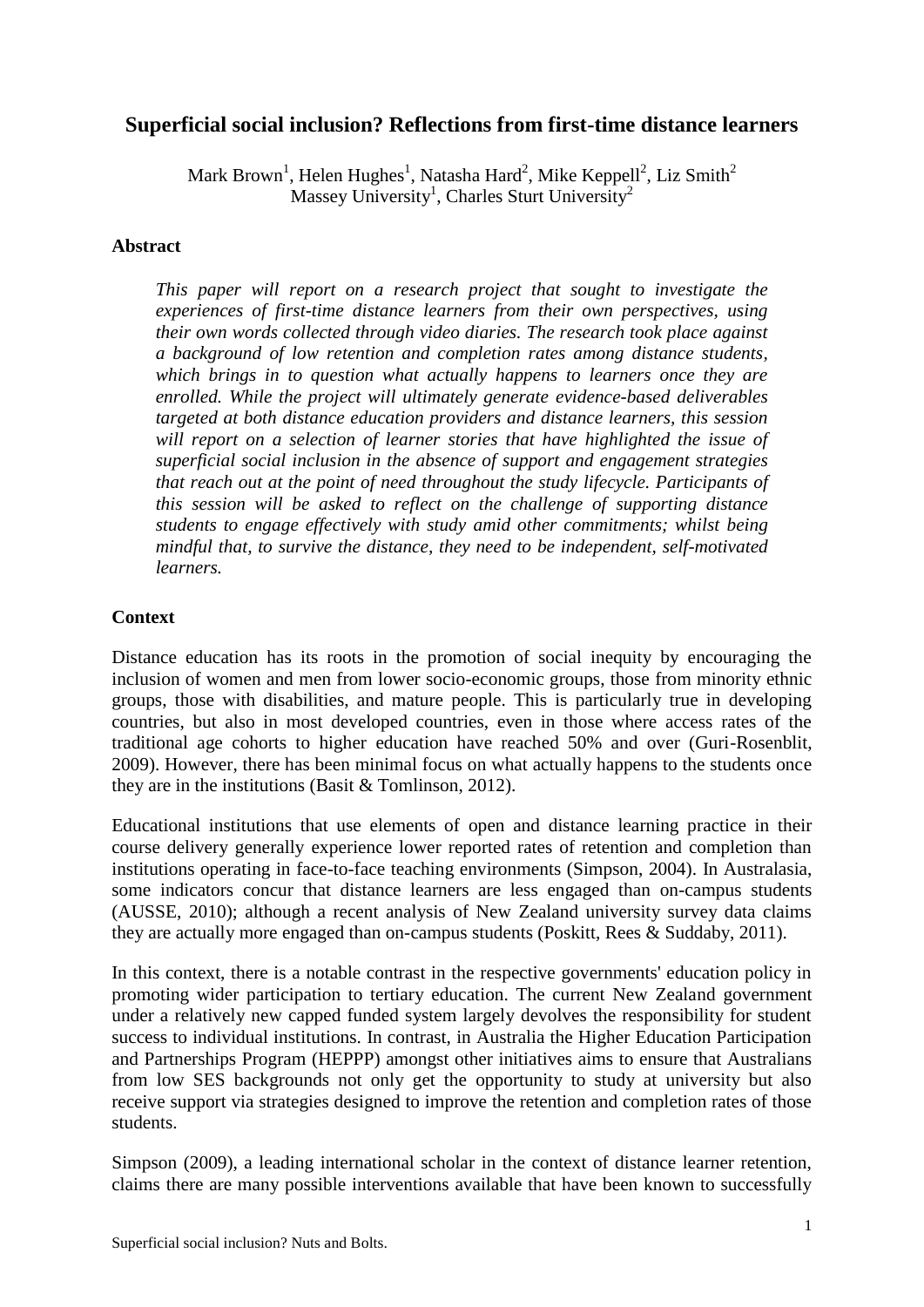support the engagement of distance learners. However, these interventions are often applied in a seemingly 'ad hoc' manner or what he describes as a 'goulash approach' to distance education (Simpson, 2009). Zepke and Leach (2010) argue that more research is required that 'listens' to what students have to say and takes greater account of the 'soft factors' which influence distance learner success.

Against this background, the objective of the research was to address a significant gap in the literature, which was to investigate the experiences of first-time distance learners, whilst listening in particular to the 'soft factors' that influenced their success; and all this from their own perspectives using their own words.

### **Methods**

The research team sought to recruit first-time distance learners from Massey University before the start of Semester Two, 2011. Full ethics approval was obtained before beginning the recruitment process. The primary method of recruitment was an email invitation to all first-time distance students at the point when their enrolment had been approved. The invitation included a Participant Information Sheet along with a link to a participant-facing website, which included video introductions from the Project Leader and Project Manager using the same Sony Bloggie™ touch video camera that would be supplied to participants.

From a pool of 145 volunteers, twenty participants were selected to broadly represent the demographic and geographic diversity of distance learners at Massey University. Selection criteria included: age, gender, ethnicity, geographic location, subject of study, level of study, entry qualification, along with prior or current experience of tertiary study on-campus.

The research involved each participant recording a weekly video diary of their distance learner experience. While the investigation primarily focused on the first six weeks of study, twelve of the twenty participants continued their diaries and remained actively engaged in the research until the end of semester. During this time, reflections were gathered using a 'reflective prompt protocol', which was adapted from previous video diary techniques from Riddle and Arnold (2007) and Cashmore, Green and Scott (2010). The protocol was designed to encourage free-flow reflections whilst providing 'fish-hooks' to elicit targeted categories of information in a lightly structured manner. Fish-hooks were designed to encourage student reflections as indicators of deep, strategic and surface learning. The reflective prompt protocol was intended to accommodate the diversity of individual responses from the previous diary entry while maintaining enough consistency to ensure that insights were gained from all participants on common aspects of the learner experience.

### **Results**

The research presented a window into the backgrounds, motivations and aspirations of twenty first-time distance learners along with some of the rewards and challenges of distance study. For the purpose of this paper, the stories of Jack, Libby and Ursula have been reported (all names are pseudonyms):

Jack wanted his life to go better places following what he described as a long period of recklessness. He had a vision to make his mark on behalf of his church and become a role model to Pacific Islander and Maori people. He was also the guardian of his niece and hoped to have more children who he would support with a wealthy income. To this end, he was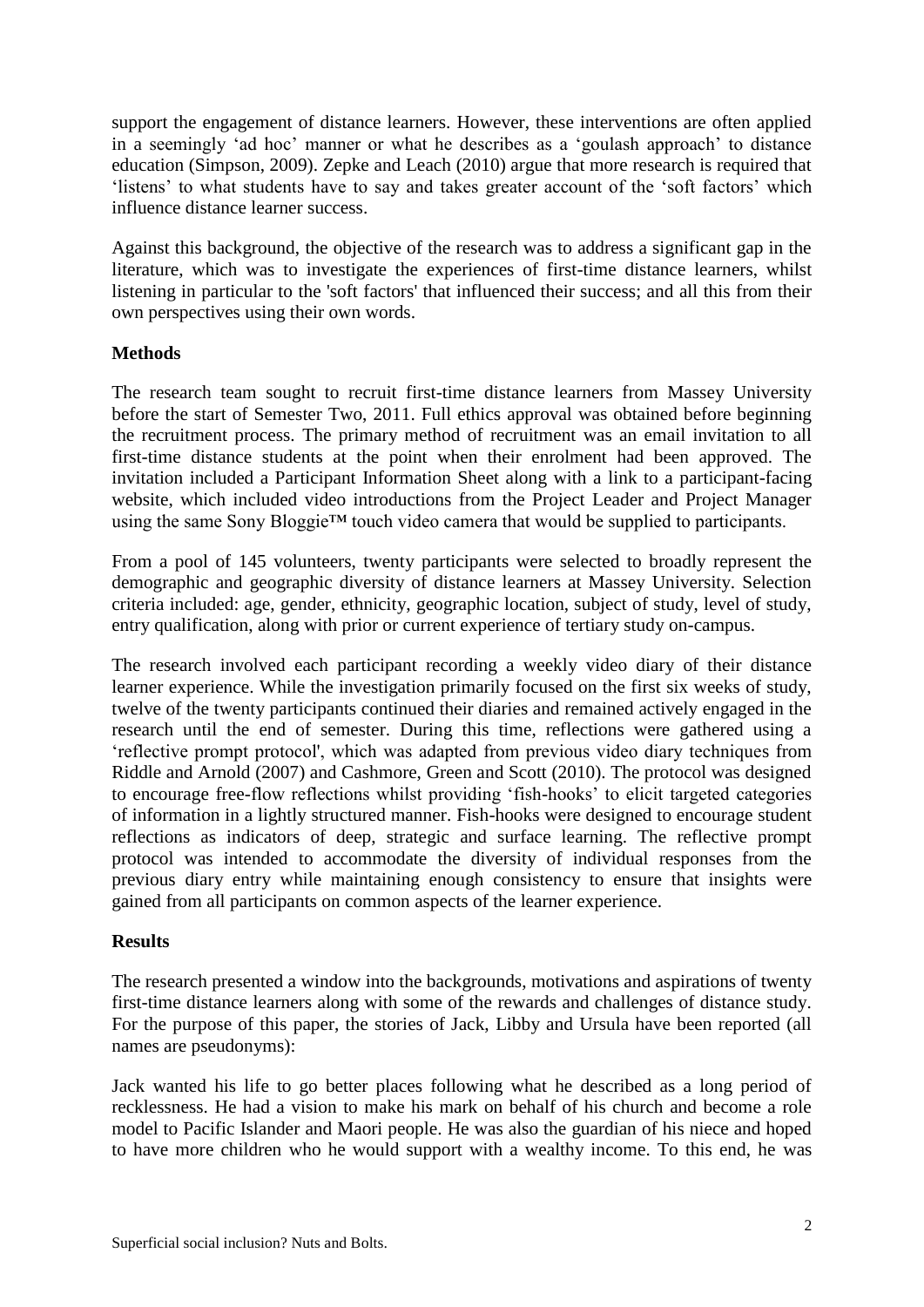returning to study for the first time since high school and was enrolled on four distance papers, which he was forced to juggle around full-time employment for financial reasons.

He demonstrated remarkable determination and habitually studied beyond midnight. Having been away from study for so many years, Jack noted that he did not feel mentally sharp in terms of memory and recall, which proved difficult considering the volume of reading he needed to absorb. However, in the first half of semester, he passed all his assignments and was aiming for A-grades. However, during the second half of semester, he reported increased procrastination and episodes of complete stagnation that led to slippage on deadlines:

Things are crunching up. I've fallen a bit behind in some of my studies. As usual, I feel tired. At the end of the day, to study, it's just trying to slog it. I think it's I've not done as much study as I wanted to do in the last couple of weeks. It's combination of things. I'm tired from work, it sucks it out of me a bit. And pressure at home don't help as well. So that's not all rosy all the time. Physically, I'm not in great shape...

Although he lived near campus, full-time employment meant that Jack could not attend contact courses. Plus, other than reading the questions posted in Moodle discussion forums, Jack did not leverage academic resources or build networks with other students. In retrospect, he admitted that he should have made better use of Moodle and academic resources such as online library tools. In hindsight, he also admitted that one of his lecturers had made a valid point when he'd warned Jack that studying four papers alongside full-time employment was very unwise. All in all, Jack concluded:

Unfortunately I did not do as well I had hoped. I faded badly towards the end of the study program mainly because of time constraints. I was busy up to my eyeballs at work. Plus I had problems to deal with at home. I don't think the problem is I am not smart enough, the problem is finding the time to study while my brain is fresh and not tired.

Like Jack, Libby was also enrolled in four distance papers. Although Libby was not employed, she was a full-time mother to seven dependent children who were aged between one and sixteen. She was returning to study for the first time since high school and dreamed that her studies would lead to a career in Social Work. However, her transition in to higher education proved challenging:

As for assignments, I'm looking at getting a tutor as they don't seem to be going the way they are supposed to be. I've done a lot of research on how to do an assignment but it doesn't seem to make a lot of sense to me.

As indicated in the second week of semester, Libby requested academic support from a Learning Consultant via the website but never received a response. Although she considered following-up her request, she preferred not to "push them" under the assumption that there were other students in greater need of assistance. She considered paying for a private tutor but decided to prioritise her funds and hire one instead for her son who was also studying by distance.

By the third week, Libby had failed two assignments. In addition, it had come to her attention that she was enrolled on four papers; as opposed to three papers as she'd initially thought. Altogether by Week 4, she was behind on three papers and, although she'd passed an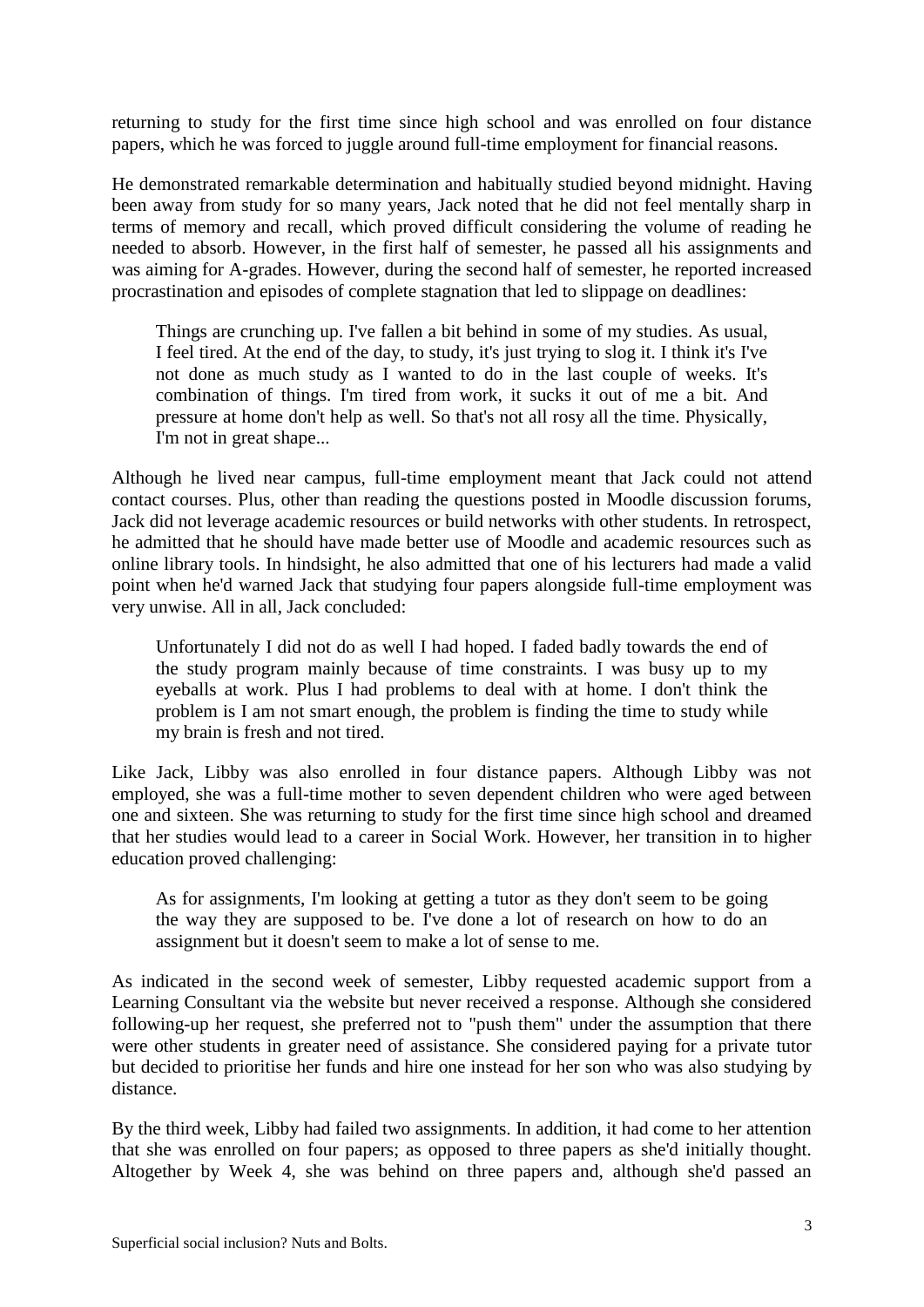assignment in her fourth paper, the tutor of that paper had accused Libby of not taking her studies seriously enough. This terse communication had come at a time when Libby was still hoping for academic assistance from a Learning Consultant but, in the meantime, was making a concerted effort to battle through:

I didn't realise when I took everything on how everything is so close together – you've got quizzes and assignment and you've got to read this and that... Didn't realise how hard it is to find 1500 words. I can do it verbally but putting on paper, not working... Having to find so many words without rambling is pretty hard.

Libby withdrew from the project after Week 6, which coincided with the hospitalisation of her baby, followed by the deterioration of her terminally ill mother-in-law. During these weeks, Libby described herself as a 'solo parent support system' and exhibited outstanding commitment to her whānau. In her final correspondence, Libby remained determined to study but recognised her journey to becoming a Social Worker was going to be fraught with challenges:

As much as a couple of weeks ago I was ready to give up, my goal is to be a social worker and I'm not ready to give up. So I'm going to rest, maybe sleep.

Ursula was in her late fifties and of Pakeha descent. Unlike Libby, her children had left home and, unlike Jack, she enjoyed part-time employment. Ursula was enrolled on one paper with a vision to upgrade her teaching diploma to a Bachelor of Arts degree in Education. However, she was unfamiliar with technology and the exclusively online-nature of her paper (as well as the technology associated with the project) was a source of anxiety from the outset:

I'm having trouble. Bloggie, can't get it to send. Go in to Moodle, blaaaaaaaaa, too much information. Then in to Pairwise. There's all this technology; all these sites and I'm not really too sure what I'm supposed to be doing in any of them. It's like overload.

Ursula quickly began to report feeling disadvantaged. For example, she described the Moodle discussion forums as somewhat overwhelming and intimidating. Equally, she struggled to access online library resources and became particularly frustrated with the APA Referencing tool. When it came to submitting her assignment online, she was uncertain whether she'd sent it with any success and, when results were published, she couldn't read the lecturer's comments. However, she was able to report that her assignment grade was a pass and, although she should have done better, she was ambivalent towards the pass at her current, "leg of the journey".

Ursula eventually withdrew from the project citing frustration with the technology associated with the project's data collection protocol, whilst making an associated point about the online learning aspect of modern distance education:

I would like to continue [participating] but not being able to send the video misses the point of the exercise. It highlights a concern for online learning doesn't it? There are people who don't know the technology well enough to be able to work it with ease.

### **Discussion**